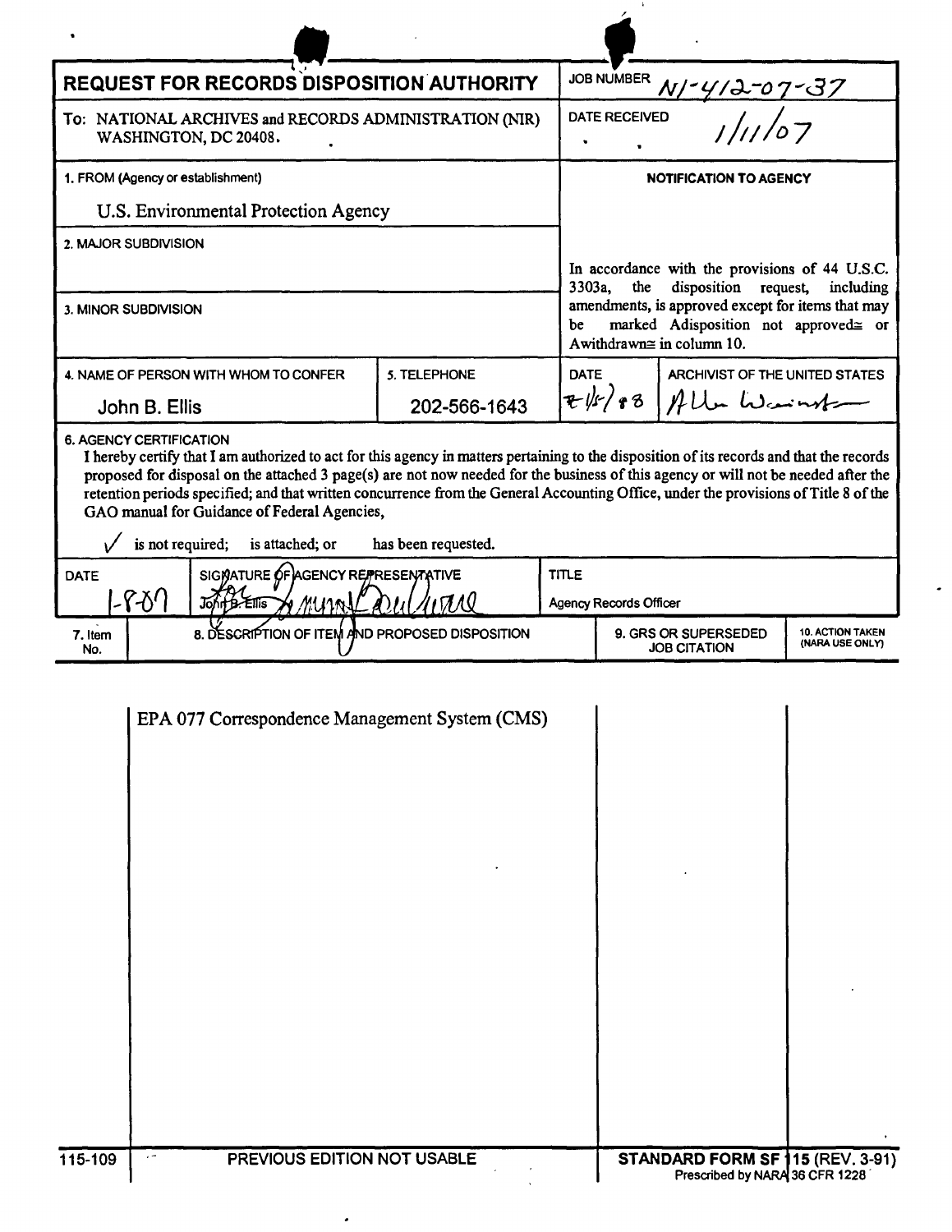

**National Records Management Program EPA@Worl<**

This schedule is in development. It may not be used to retire or destroy records. If you have any **guestions, please contact the Records Help Desk.** 

# **EPA Records Schedule 077**

**Status:** Development, 11/07/2006

**Title:** Correspondence Management System (CMS)

**Program:** All Programs

**Applicability:** Agency-wide

**Function:** 404-141-02 - Document Tracking

### **NARA Disposal Authority:**

This schedule authorizes the disposition of the record copy in any media (media neutral). Records designated for permanent retention must be transferred to the National Archives in accordance with NARA standards at the time of transfer.

• Pending

### **Description:**

The Correspondence Management System (CMS) is an electronic document management system that captures, stores, routes, and tracks correspondence, responses, and supporting documents. The system is available for use Agency-wide. Documents are either scanned or keyed into the system and routed through the review and approval process. The system has predefined templates for responses and can import documents from other databases. After signature, the final signed document is scanned into the system.

All data from the predecessor system, National Correspondence Tracking and Information Management System (NCTIMS), was migrated to CMS in October 2004.

### **Disposition Instructions:**

### Ttem a: Electronic software

- • Disposable
- Keep for the length of time necessary to ensure access to and use of the electronic records throughout the authorized retention period, then delete when superseded or obsolete.<br> **AJ**, N-RCCPM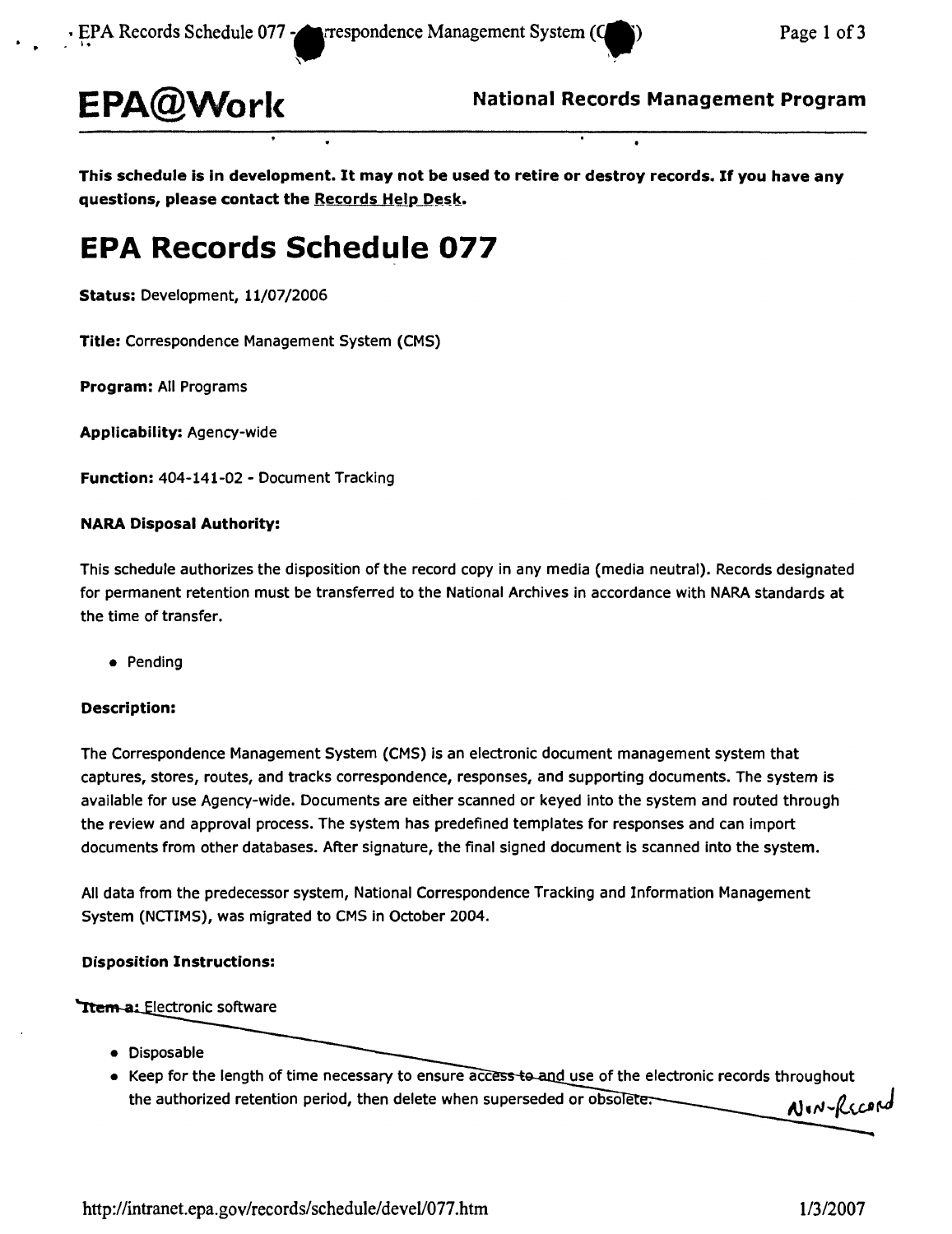EPA Records Schedule 077 -  $\bigcap$  rrespondence Management System  $(C_1, 3)$  Page 2 of 3 edule 077 -  $\bigcap_{n=1}^{\infty}$ 

Covered by GRS20,

Item b: Input

- Disposable
- een transferred and verified. ",. , ~

Casuaged by GRS 20, Frem  $12$ 

- Item c: Electronic data
	- • Disposable
	- Keep for the length of time required by the applicable records schedule.

**Hem.d:** Output and reports

- • Disposable
- File with related records and follow instructions for related records.

#### Item e: System documentation

- • Disposable
- Keep for the length of time necessary to ensure access to and use of the electronic records throughout the authorized retention period, then delete when superseded or obsolute  $C_{\odot}$   $\alpha$  and by  $C_{\odot}$   $C_{\odot}$

# $C$ *k*.  $\alpha$  l $\alpha$

Until EPA's electronic content management system (ECMS) (EPA's electronic recordkeeping system) is capable of interfacing with CMS and begins accepting CMS content, or until CMS implements an appropriate records management module, CMS is not considered a recordkeeping system. Therefore, record copies of all correspondence in the system, including attachments, must be printed and filed in a paper recordkeeping system.

General correspondence is covered by EPA 127. See EPA 141 for Controlled and Major Correspondence.

### Reasons for Disposition:

CMS helps EPA meet several GPRA goals such as timely availability of information. Disposition of the data is based on the approved schedules related to the Individual document created or entered into the system.

Item f for electronic copies created with word processing and electronic mail applications deleted in 11/07/2006 version pursuant to NARA Bulletin 2006-04.

### Custodians:

Office of the Administrator, Office of the Executive Secretariat

- • Contact: Brian T. Hope
- • Telephone: 202-564-8212